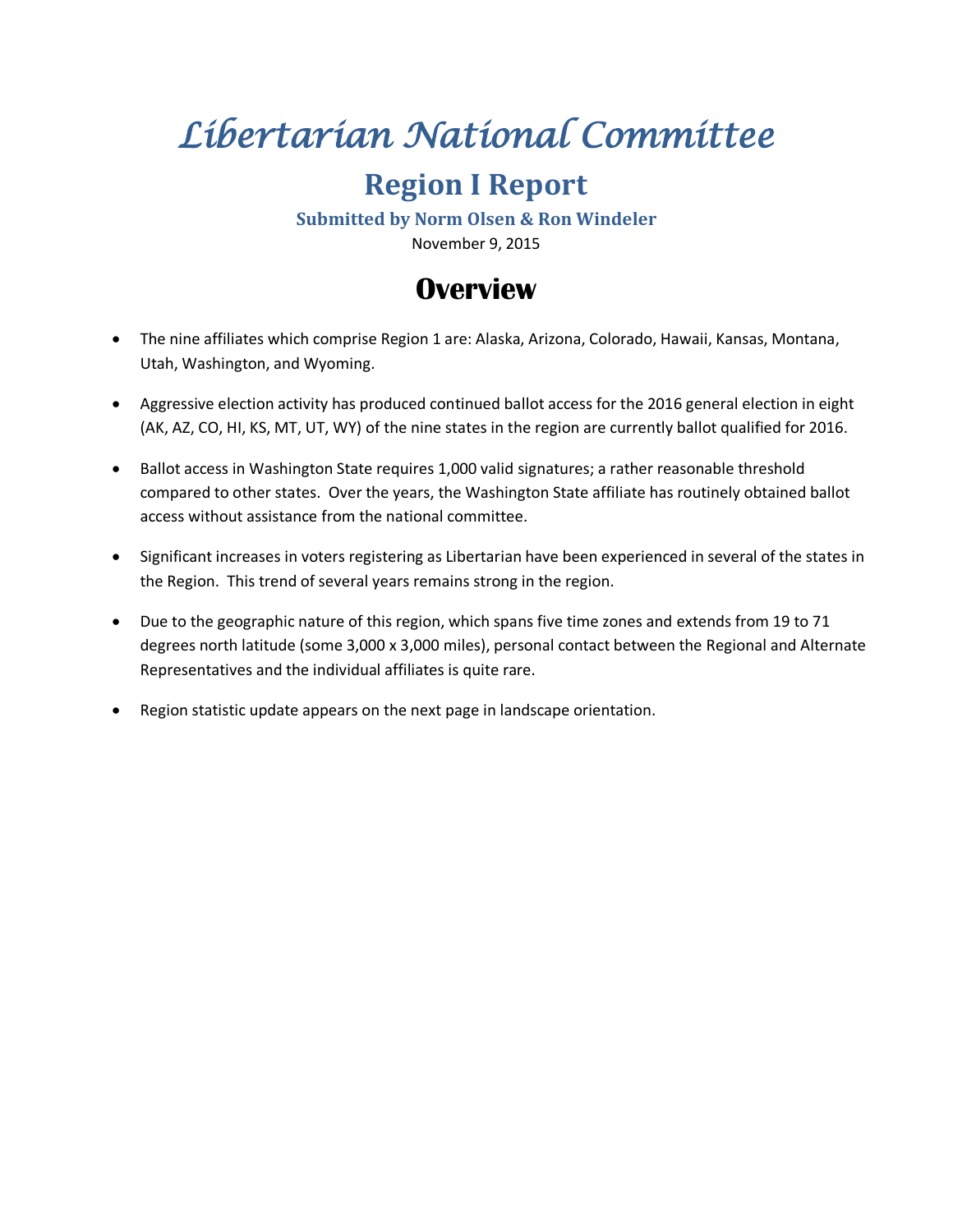| JO MY<br><b>NA</b><br>$\overline{\mathsf{c}}$<br>≅<br>₹<br>$\overline{\mathsf{z}}$<br>I<br>$\overline{c}$<br>$\overline{\mathcal{X}}$<br><b>Affiliate</b><br>D<br>Libertarians<br>$\Xi$<br>80,413<br>32,410 Registered Voters<br>13,203 Registered Voters<br>26,875 Registered Voters<br>9,067 Registered Voters<br>7,436 Registered Voters<br>979 Registered Voters<br>333 National Membership BSM<br>54 National Membership BSM<br>56 National Membership BSM<br><b>How Determined</b><br><b>649</b><br>g<br>Yes<br>ξ<br>Yes<br>mo<br>Yes<br>Yes<br>Yes<br>Yes<br>Libertarian<br>Register as<br>U<br>Registered<br>15,860,945<br>3,956,905 N/A<br>3,252,963 0.83%<br>3,495,292 0.93%<br>1,409,965 0.64%<br>1,705,599 0.77%<br>Voters<br>626,300 N/A<br>508,972 1.46%<br>706,890 N/A<br>198,059 0.49%<br>m<br>Libertarian<br>$\%$<br>3% of statewide race<br>0.65% of active registered voters<br>3% of Registered Voters<br>1% statewide race<br>2% of statewide congressional vote<br>10% of statewide race, or ~750 sigs<br>1,000 Registered voters<br>2% of statewide race<br>1,000 signatures<br><b>Ballot Access</b><br>G<br>Candidates<br>2014 | 16.88%<br>131 8<br>46 Yes<br>13 Not yet<br>11 Yes<br>10 Yes<br>18 Yes<br>15 Yes<br>$4$ Yes<br>$7$ Yes<br>7 Yes<br>6 <sub>4</sub><br>2015 | lualified   Web Site<br>4 of 9<br>Yes<br>Yes<br>69<br>Yes<br>Yes<br>FB <sub>MU</sub><br>EB<br>5<br>š<br>Current | BSM<br>11.76%<br>1,364<br><b>979</b><br>320<br>130<br>280<br>S<br>24<br>44<br>43<br>64 | \$119,400<br>\$10,000<br>\$10,000<br>\$80,000<br>\$3,000<br>\$5,000<br>\$6,000<br>\$5,000<br>00t\$<br>N/A | Cash Flow   1,000 RV<br>\$ per<br>0Z\$<br><b>ALS</b><br><b>N/A</b><br>54<br>Ş3<br>9\$<br>25<br>52<br>ξŞ<br>8\$ | <b>Comment</b><br>$0.826\%$<br>1.547%<br>1.461% | $+10.0\%$<br>s,qrt<br>Delta<br>8,256<br>7,834<br>-931<br>625<br>473<br>210<br>45 |                                                                                    |   |
|--------------------------------------------------------------------------------------------------------------------------------------------------------------------------------------------------------------------------------------------------------------------------------------------------------------------------------------------------------------------------------------------------------------------------------------------------------------------------------------------------------------------------------------------------------------------------------------------------------------------------------------------------------------------------------------------------------------------------------------------------------------------------------------------------------------------------------------------------------------------------------------------------------------------------------------------------------------------------------------------------------------------------------------------------------------------------------------------------------------------------------------------------------|------------------------------------------------------------------------------------------------------------------------------------------|-----------------------------------------------------------------------------------------------------------------|----------------------------------------------------------------------------------------|-----------------------------------------------------------------------------------------------------------|----------------------------------------------------------------------------------------------------------------|-------------------------------------------------|----------------------------------------------------------------------------------|------------------------------------------------------------------------------------|---|
| I                                                                                                                                                                                                                                                                                                                                                                                                                                                                                                                                                                                                                                                                                                                                                                                                                                                                                                                                                                                                                                                                                                                                                      |                                                                                                                                          |                                                                                                                 | $\overline{\phantom{a}}$                                                               |                                                                                                           | ζ                                                                                                              | z                                               | $\circ$                                                                          |                                                                                    |   |
|                                                                                                                                                                                                                                                                                                                                                                                                                                                                                                                                                                                                                                                                                                                                                                                                                                                                                                                                                                                                                                                                                                                                                        |                                                                                                                                          |                                                                                                                 |                                                                                        |                                                                                                           |                                                                                                                |                                                 |                                                                                  |                                                                                    |   |
|                                                                                                                                                                                                                                                                                                                                                                                                                                                                                                                                                                                                                                                                                                                                                                                                                                                                                                                                                                                                                                                                                                                                                        |                                                                                                                                          |                                                                                                                 |                                                                                        |                                                                                                           |                                                                                                                |                                                 |                                                                                  |                                                                                    |   |
|                                                                                                                                                                                                                                                                                                                                                                                                                                                                                                                                                                                                                                                                                                                                                                                                                                                                                                                                                                                                                                                                                                                                                        |                                                                                                                                          |                                                                                                                 |                                                                                        |                                                                                                           |                                                                                                                |                                                 |                                                                                  |                                                                                    |   |
|                                                                                                                                                                                                                                                                                                                                                                                                                                                                                                                                                                                                                                                                                                                                                                                                                                                                                                                                                                                                                                                                                                                                                        |                                                                                                                                          |                                                                                                                 |                                                                                        |                                                                                                           |                                                                                                                |                                                 |                                                                                  |                                                                                    |   |
|                                                                                                                                                                                                                                                                                                                                                                                                                                                                                                                                                                                                                                                                                                                                                                                                                                                                                                                                                                                                                                                                                                                                                        |                                                                                                                                          |                                                                                                                 |                                                                                        |                                                                                                           |                                                                                                                |                                                 |                                                                                  |                                                                                    |   |
|                                                                                                                                                                                                                                                                                                                                                                                                                                                                                                                                                                                                                                                                                                                                                                                                                                                                                                                                                                                                                                                                                                                                                        |                                                                                                                                          |                                                                                                                 |                                                                                        |                                                                                                           |                                                                                                                |                                                 |                                                                                  |                                                                                    |   |
|                                                                                                                                                                                                                                                                                                                                                                                                                                                                                                                                                                                                                                                                                                                                                                                                                                                                                                                                                                                                                                                                                                                                                        |                                                                                                                                          |                                                                                                                 |                                                                                        |                                                                                                           |                                                                                                                |                                                 |                                                                                  |                                                                                    |   |
| BSM's<br>-6.90%<br>Delta<br>ℸ<br>-101<br>$-10$<br>-39<br>$-12$<br>$-18$<br>ŵ<br>Ļ<br>8<br>$\phi$<br>$\frac{1}{4}$                                                                                                                                                                                                                                                                                                                                                                                                                                                                                                                                                                                                                                                                                                                                                                                                                                                                                                                                                                                                                                      |                                                                                                                                          |                                                                                                                 |                                                                                        |                                                                                                           |                                                                                                                |                                                 |                                                                                  | Mar 15<br>5,01<br>81,714<br>27,806<br>12,993<br>24,576<br>6,811<br>8,594<br>934    | Q |
|                                                                                                                                                                                                                                                                                                                                                                                                                                                                                                                                                                                                                                                                                                                                                                                                                                                                                                                                                                                                                                                                                                                                                        |                                                                                                                                          |                                                                                                                 |                                                                                        |                                                                                                           |                                                                                                                |                                                 |                                                                                  | Mar 15<br>BSM's<br>1,465<br>148<br>385<br>288<br>959<br>83<br>55<br>55<br>27<br>SS | 刀 |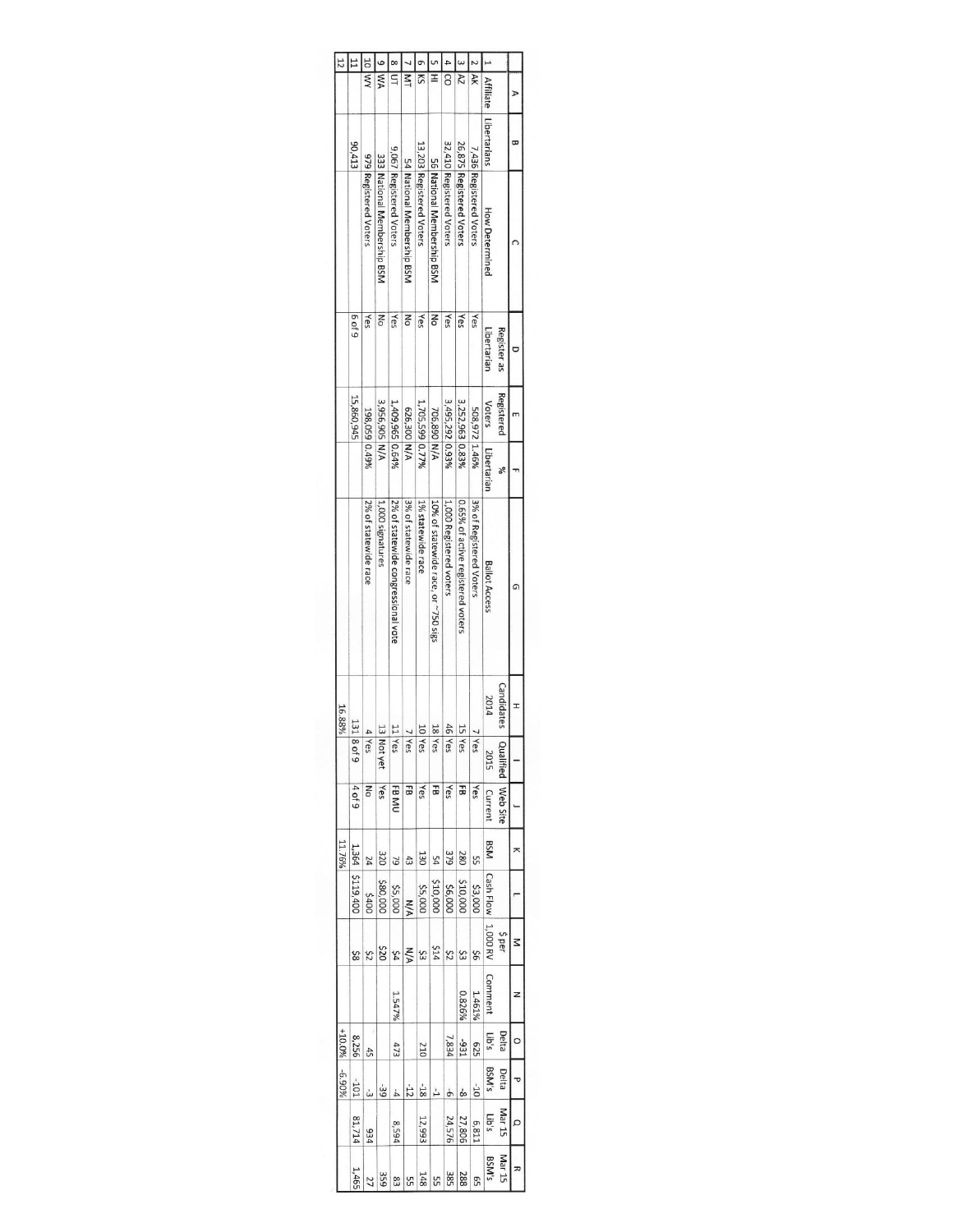## **Alaska**

Rob Clift, State Chair

Annual meeting planning in progress, no date set as yet. ALP believes it could raise funds for media buys if national could perform/fund the production work. Ads need not be Alaska specific. Monthly "dump" is not helpful; too much invalid information.

## **Arizona**

Michael Kielsky, State Chair

The Arizona Libertarian Party Annual Meeting (Convention) will be on Saturday, January 23, 2016, in Tucson, Arizona. Details TBD.

We are gearing up to sue the state because of the significant new burden in ballot access (20 to 50 times more signatures on nominating petitions).

Our petition for cert to the US Supreme Court on our voter registration form suit is going to the printers.

Also, I'm running for County Attorney again [http://Kielsky.com](http://kielsky.com/) ... looking for help and support.

#### **Colorado**

Lily Tang Williams, State Chair

LPCO grew over 28% in 2014. We added 1955 registered Libertarians in the first 7 months of 2015. There are now 32,312 registered Colorado Libertarians. And just as important, there are over 1 million unaffiliated voters in Colorado. Our Facebook page likes are currently at 6199. Our full 11 people board are working hard together to reach out to the public, recruit volunteers and raise money.

This local newspaper article recently covered Chair Lily Tang Williams' opposition to Parker Ballot Initiative 2A which seeks to increase the sales tax from 8% to 8.5% and take on new debt of \$39 million. Her opposition is published in the BlueBook [Ed note: "BlueBook" is booklet describing local and statewide ballot initiatives mailed to every voter in the state per CO statute]:

<http://parkerchronicle.net/stories/Residents-debate-proposed-tax-increase,200742>

2016 is going to be a big year, and LPCO is proud to represent Libertarians in a state that has already made history twice on Libertarian issues. One of those issues is marijuana legalization, which has been a huge win for our state. It reminds us of other times in which freedom eventually won, and that is why the theme of our 2016 convention is going to be the Roaring Twenties and Prohibition. The prohibition of alcohol in this country was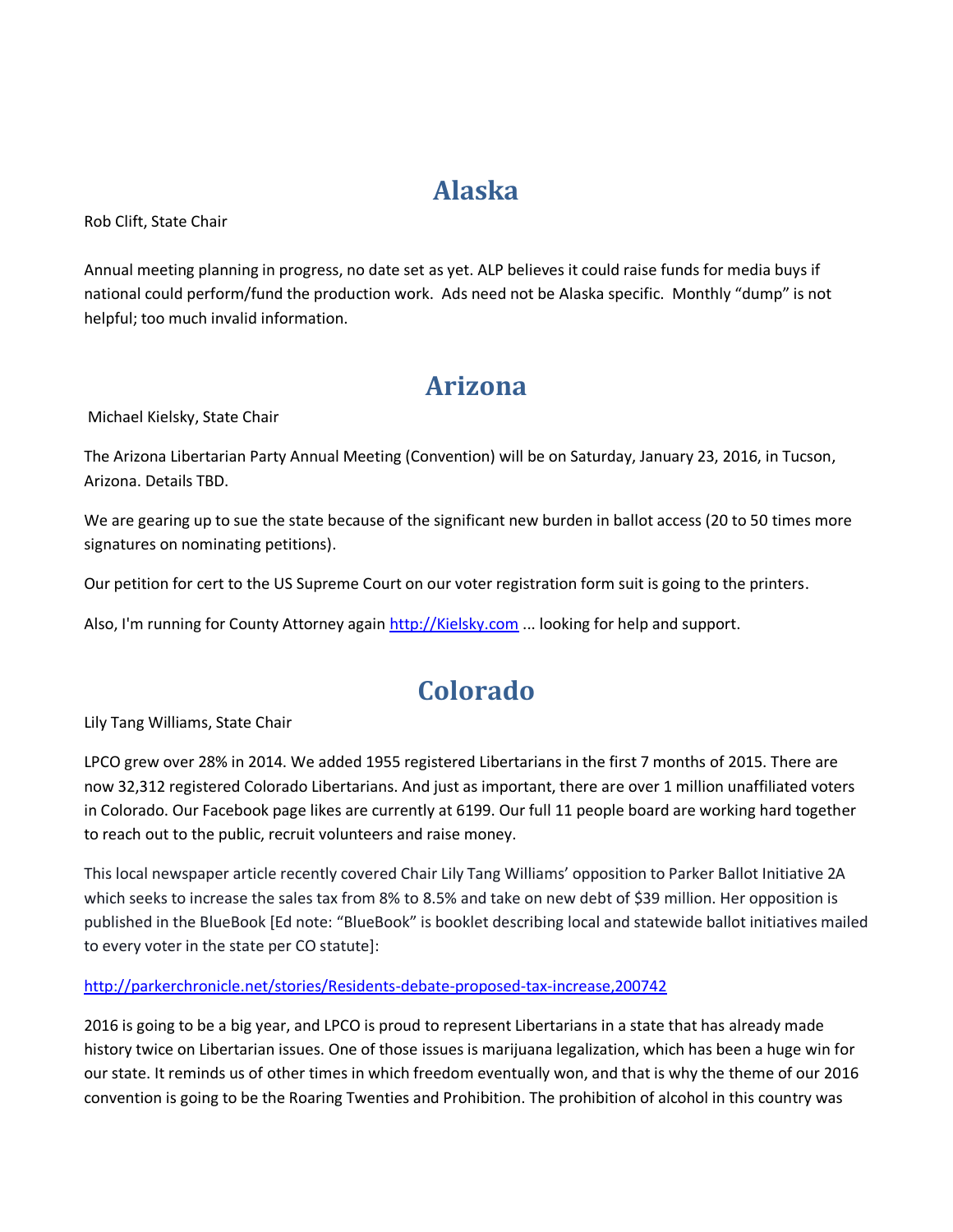such a monumental failure that it has its own mythic iconography that resonates to this day. But this convention is not just about Speakeasies and jazz music, it is about taking back victories that Libertarians played a big part in creating. It is also about creating momentum for a very important election cycle. All Libertarian presidential candidates are also invited to debate their opponents, and a few have already confirmed. Even if you're not a Coloradan yourself, this would be the perfect excuse to visit the Rocky Mountain State. Tickets are on sale now, and sponsorships and ads are also available. Please check out our web site for more info: www.lpcolorado.org

[Ed Note: LPCO 2016 Convention March 11-13, 2016, Double Tree by Hilton, Colorado Springs, CO]

#### **Hawaii**

Tracy Ryan, State Chair

Libertarian Party of Hawaii State Convention to be held on Sunday, November 8, 2015 beginning at 8:45 AM. The convention will be held at two locations simultaneously using teleconferencing. On Oahu, the event will be held at the Ala Moana Hotel, 410 Atkinson Drive, Honolulu. On the "Big Island", Hawaii, Libertarians will be gathering at the Hilo Hawaiian Hotel, 71 Banyan Drive Hilo, Hawaii 96720.

The Libertarian Party of Hawaii has made legalization of marijuana in Hawaii a top priority. The time is right for this as two more states and the District of Columbia have now passed pro-marijuana referendums. The LP feels that Hawaii, as a marijuana producing state with much to gain financially, should now be ready to take the leap and get this done.

#### **Kansas**

Rob Hodgkinson, State Chair

On July 29, 2015 Jury Nullification came to Sedgwick County Kansas. The jury in the trial of Kyler Carriker acquitted him of felony murder even though the same jury found him guilty of the felony of distribution or sale of a quarter pound of marijuana. This is clearly an example of nullification of a law by a jury that choose not to apply the Kansas felony murder statute in this case despite the fact that all the elements of the charge were present.

Local members of the Kansas Libertarian Party may have helped Sarah [Carriker's attorney] and Kyler in this victory for justice and the power of the jury. LSOCK members have for many years been handing out information about jury nullification at the Sedgwick County Courthouse around September 5th, Jury Rights Day, and many other times of the year as well since 1996. Recently other groups have done so as well so that many people here in Sedgwick County have been educated on this vital issue. Maybe one or more members of this jury had some knowledge of the power of the jury and shared it with the other jurors?

Every month, the Libertarian Party of Saline County spreads the message of personal freedom, personal responsibility, and limited government to TV viewers and voters in Salina, and online throughout the world. Liberty TV is a co-production of the Libertarian Party of Saline County (LPSC) and The Liberty Papers, a media